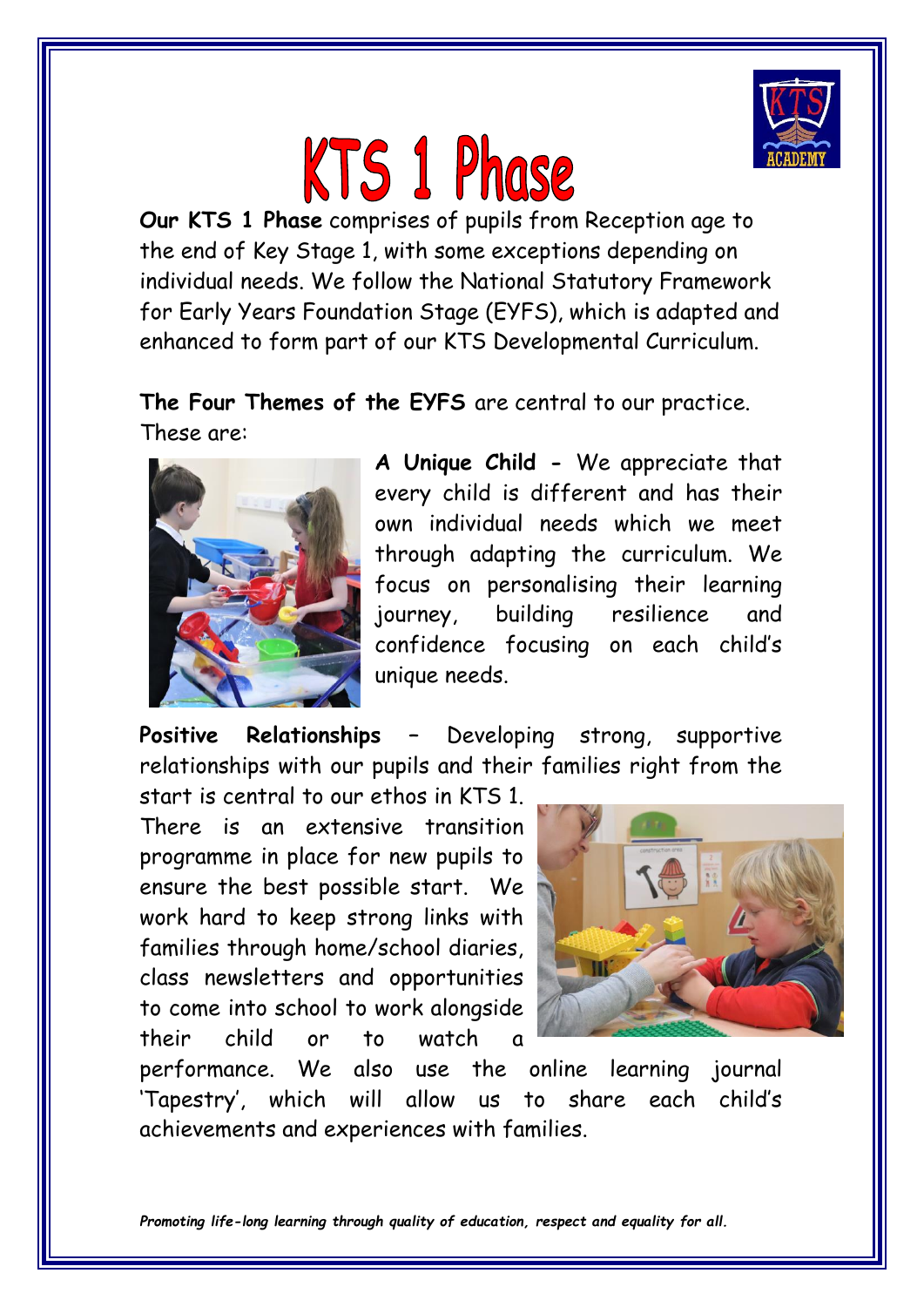

**Enabling Environments -** Our specialist resources include our Hydrotherapy Pool, trampoline to deliver Rebound,



Soft Play, Sensory Integration room and Sound and Light room. In addition to this, each class room is set up to meet the specific needs of the pupils in the group. Learning through well-planned and supported play is also an integral part of our curriculum, as is outdoor learning and each class has access to a stimulating outdoor learning environment. Pupils

enjoy accessing our sensory garden, outdoor classroom and mud kitchen, as well as the playground areas, where there is a strong emphasis on Physical Development.

**Learning and Development:** All pupils access the 7 identified Areas of Learning and Development in the EYFS, with the Prime Areas of Communication and Language, Personal Social and Emotional Development, Physical Development being a large focus. The specific areas of Mathematics, Literacy, Understanding the World and Expressive Arts and Design are

also incorporated into the curriculum. We appreciate that all children develop and learn in different ways and at different rates and all of the seven areas of learning are inter-connected. We take a multi-disciplinary approach and other agencies are of great importance to us in



ensuring we are meeting the needs of our pupils in a holistic